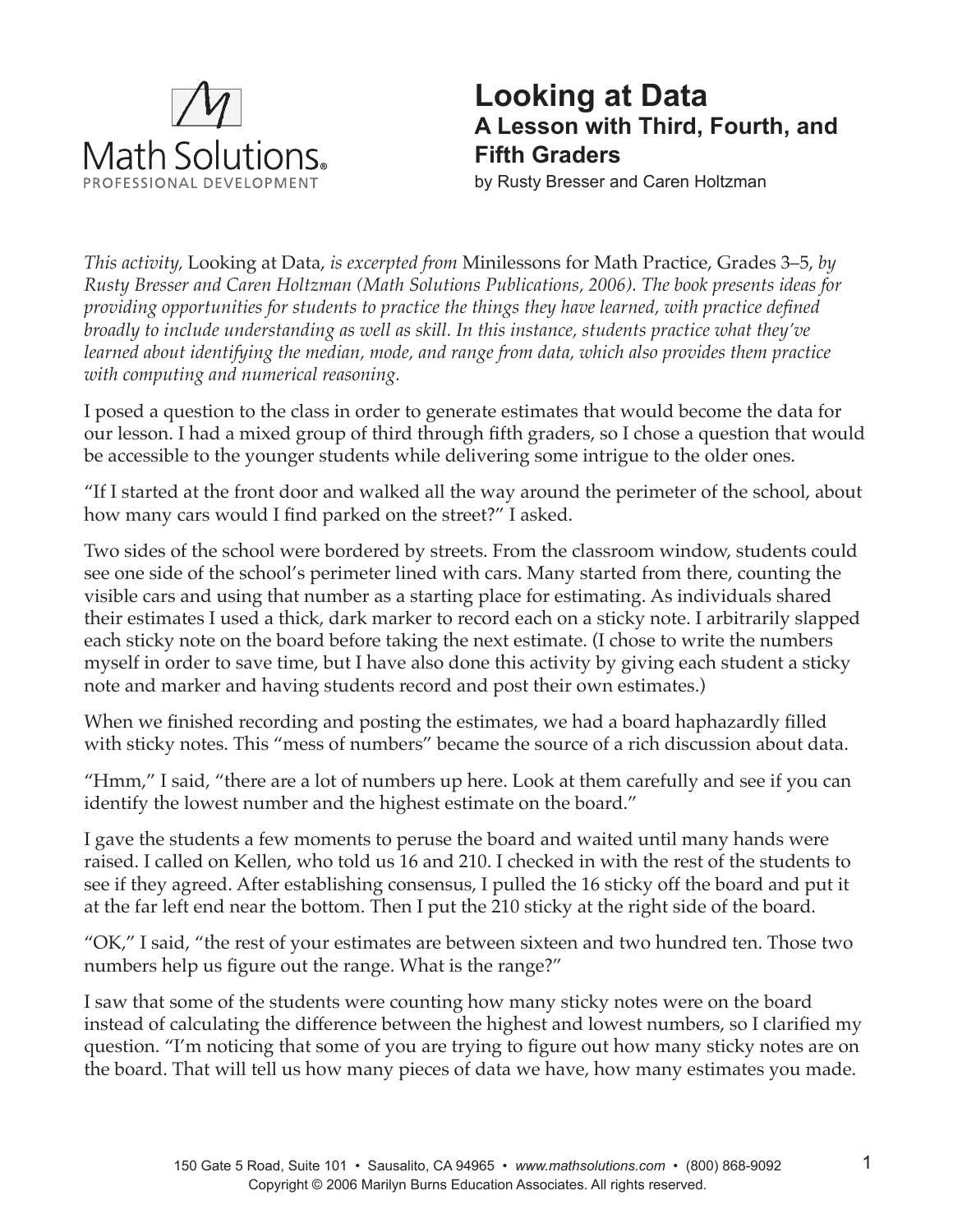## *Looking at Data,* continued

But to find the range, you need to figure out the difference between our lowest and highest estimates, between sixteen and two hundred ten. The range tells us something about how spread apart our estimates are." I recorded on the board the problem they needed to solve to find the range: *210 – 16.*

This explanation helped the students get on track with what they had to do, but now I noticed that some students were struggling to do the arithmetic mentally. I told the students that they could work on the problem in their math journals if they liked. After a couple of minutes I called for their attention and asked who would like to tell us how he or she found the range. Here was a nice opportunity to have a brief number talk.

"It's one hundred ninety-four," D'andre announced. The class agreed with the answer.

"How do you know?" I asked.

"Because I just did two ten minus sixteen and that's one ninety-four," he explained. He held up his math journal to show that he had used the standard subtraction algorithm.

"Did anyone figure in a different way?" I asked.

"I added up," Marsha announced.

"Tell us how you did that," I encouraged.

"Well, I added four to sixteen to get to twenty. Then I added a hundred, so I was at one hundred twenty. Then I added ninety more to get to two hundred ten."

"So how did you know the range was one hundred ninety-four?" I asked.

"Because I added four plus one hundred plus ninety, and that's one ninety-four," Marsha explained.

Since Marsha's strategy might not make complete sense to students who had not used it or been exposed to it before, I decided to record it on the board to demonstrate her thinking for other students. I wrote:

*16 + 4 = 20 20 + 100 = 120 120 + 90 = 210 4 + 100 + 90 = 194* 

Tina shared next. "I added and subtracted," she said.

"How did you do that?" I queried.

Tina explained, "Well I started at sixteen and added one hundred. Then I was at one hundred sixteen. I added another one hundred and that made two hundred sixteen. I was past two hundred ten, so I had to subtract six."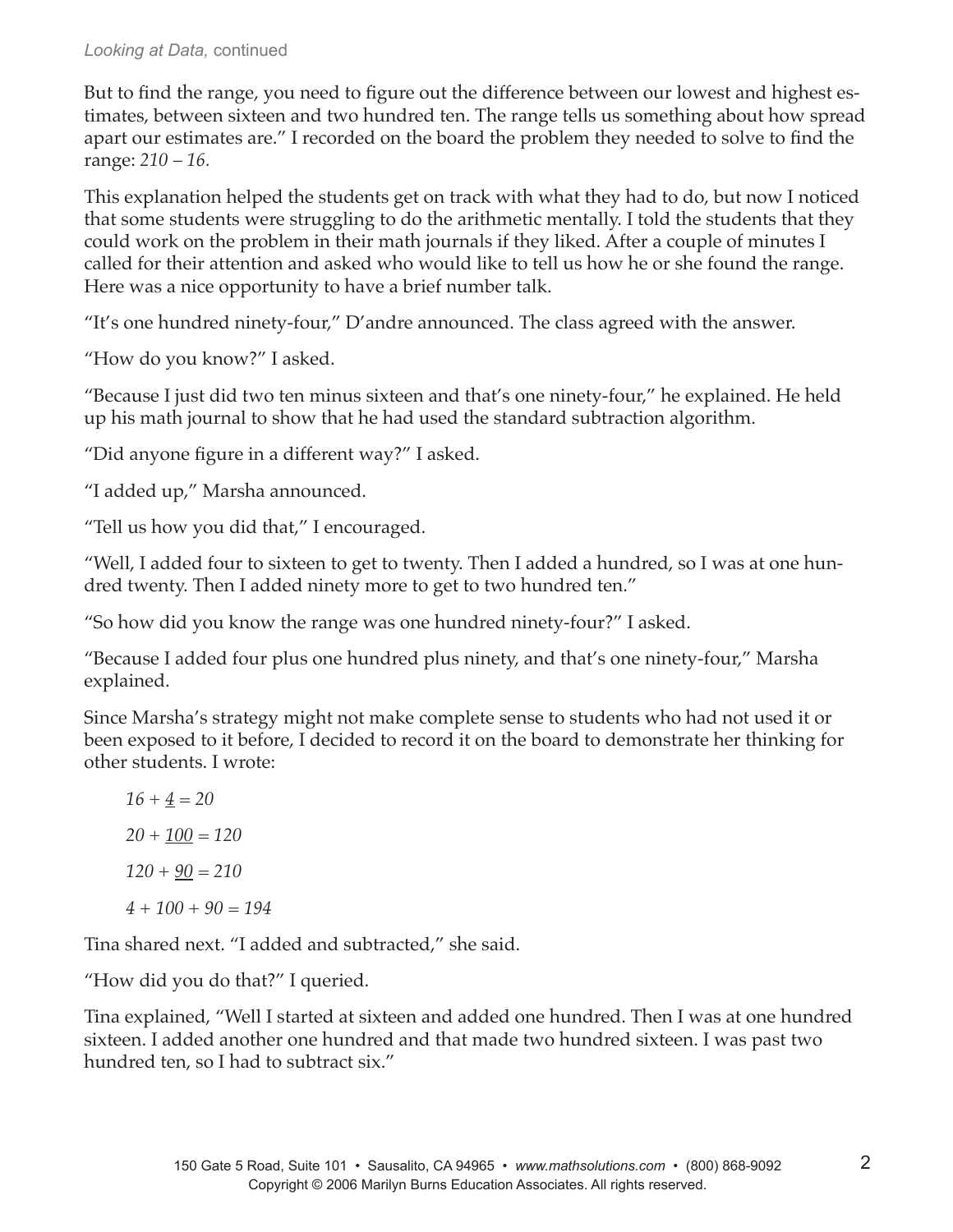I realized this method called for a visual model as well. I wrote on the board:

*16 + 100 = 116 116 + 100 = 216 216 – 6 = 210 100 + 100 = 200, 200 – 6 = 194*

"Great," I said. "The range is one hundred ninety-four, which helps us know about how far apart your lowest and highest estimates are. There are some other things to look at that also help you analyze data and figure out what it all might mean. But as I'm looking at the board, I still see a big mess. Let's put the numbers in order. We already have the sixteen at one end and the two hundred ten at the other. Who would like to help arrange the rest of the numbers?"

Many hands flew into the air. I called on Esteban and Paulina to come forward and rearrange the sticky notes. They got a lot of help from the rest of the class. I helped them by asking questions such as, "Which is the next higher number?" and "Are there any numbers between these two numbers?" I also showed them that when two sticky notes had the same number, they should put one above the other. It took them only about a minute to get the sticky notes in order. They did not place the numbers proportionally, with spaces left for missing numbers, but merely from least to greatest. Still, we were now able to think about the median and the mode.

"Now let's find the mode. How can we tell what the mode is?" I asked the class.

"It's the number you see the most," Tina reminded us.

"So what is the mode?" I asked. Because sticky notes with the same number were placed one above the other, it was easy to see that one hundred was the mode because it had the tallest column.

"Now let's see if we can find the median. How can we do that?" I asked.

"The median is the one in the middle," Chip explained.

"So how can we tell which one is in the middle?" I wondered aloud.

"Start at each end and move into the middle," Nicole offered.

"Let's try that," I agreed.

I asked for two volunteers to help. Michael and Tanisa obliged. Michael started at 16 and Tanisa started at 210. They each put a finger on the first sticky note on their end and then simultaneously moved their finger toward the middle, one sticky note at a time. They met when Michael had a finger on 60 and Tanisa was touching 75.

"Hmm," I observed, "there seem to be two sticky notes in the middle, not just one. I wonder what that's about."

"It's because there's an even number of estimates," Miguel explained.

"Yes," I agreed. "Does anybody know how we determine the median if there are two numbers